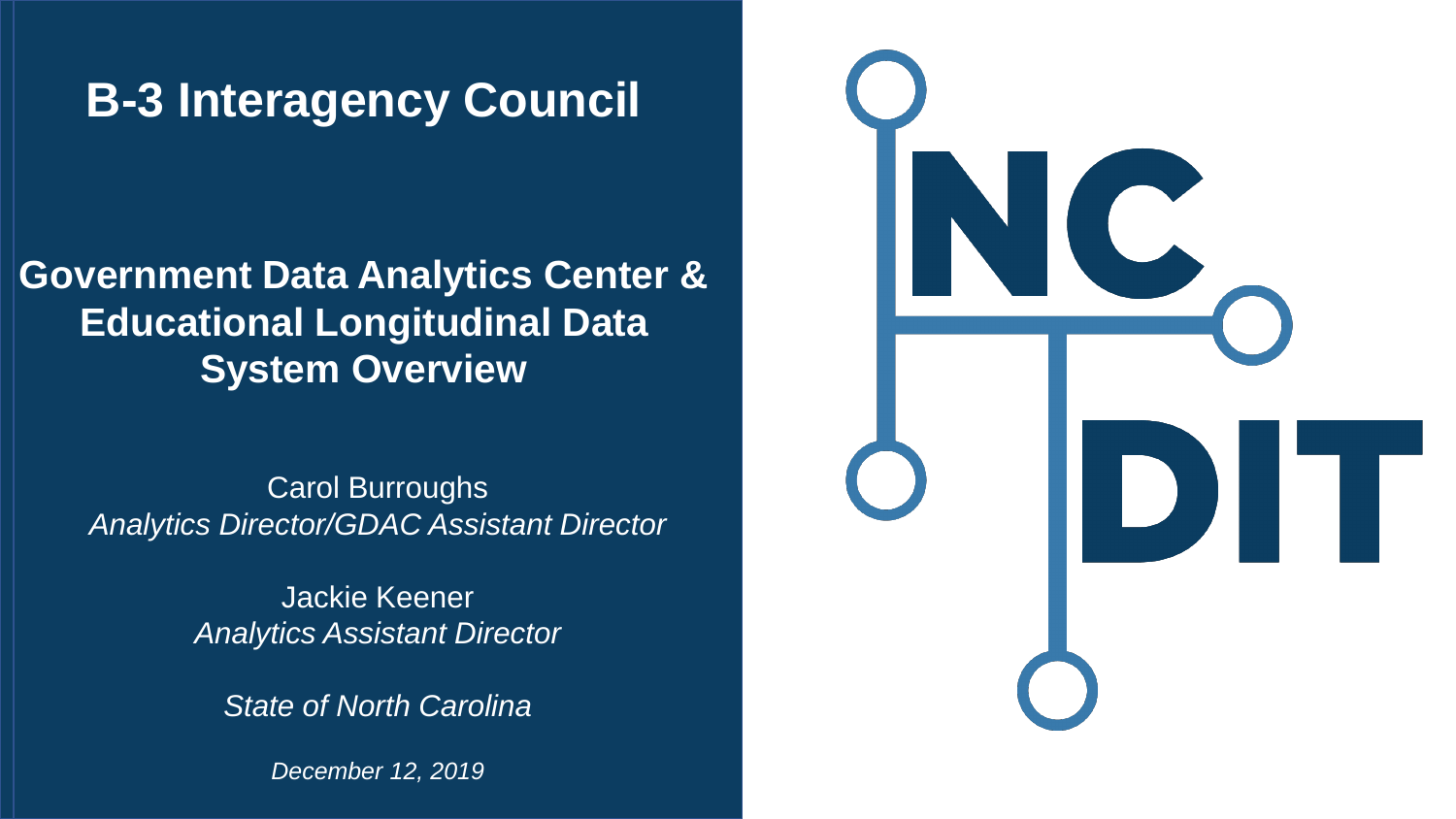# **GDAC/Data Division/Chief Data Office**

**Vision –** *A trusted partner and leader for enabling the sharing and analysis of data assets*

**Mission –** *Transform data into information to facilitate decision support, increase operational efficiencies, and improve outcomes for the citizens of North Carolina by integrating and sharing data assets*

#### **Who we are…**

- o Analytics Solutions **Development**
- o Center for Geographic Information & Analysis (CGIA)
- o Health Information Exchange Authority (HIEA)
- o Enterprise Data Management (EDM)
- o Production Services
- o Innovation

#### **What we do...**

Transform data into knowledge to support informed decisionmaking

Identify and integrate data assets to improve citizen interactions and overall experience

Increase operational efficiencies and outcomes through data sharing and use of data analytics

#### **Who we collaborate with...**

- o Any/all State Agencies as needed/required
- o Criminal Justice Community
- o Healthcare Community
- o Financial Community
- o Education Community
- o County/Local Government
- o Vendor Partners
- o ESRMO/Enterprise Strategy

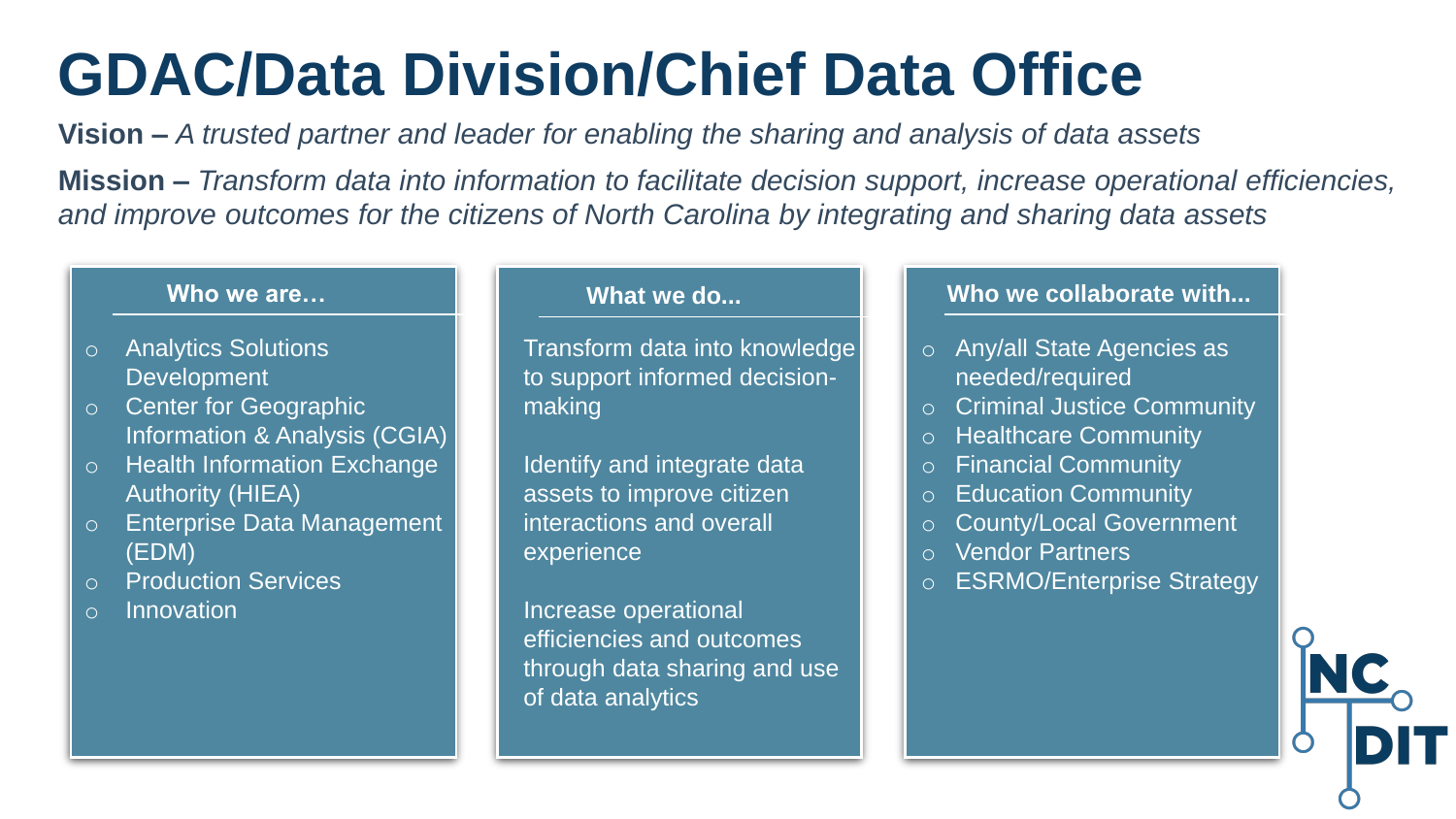## **Data Driven Government**

#### **Building a Strong Foundation**



#### **Authority § 143B-1385**

•The State Chief Information Officer shall ensure that State agencies use the GDAC for collecting, organizing, sharing, and analyzing data through integrated process for informed decision making.

#### **Authority § 116E**

• ELDS Established. System must contain individual-level student data and workforce data from all levels of education and the State's workforce system

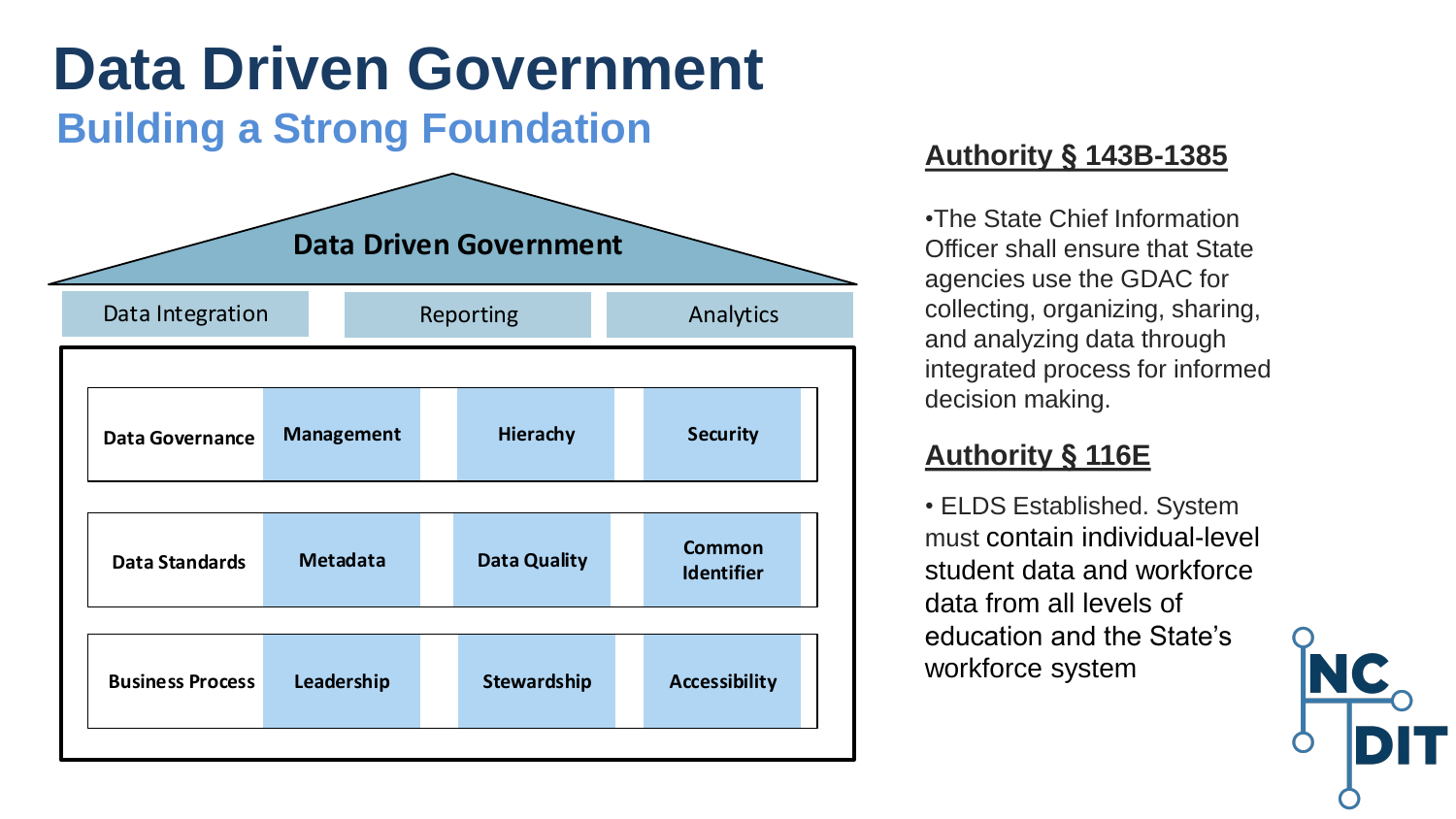## **GDAC Approach**

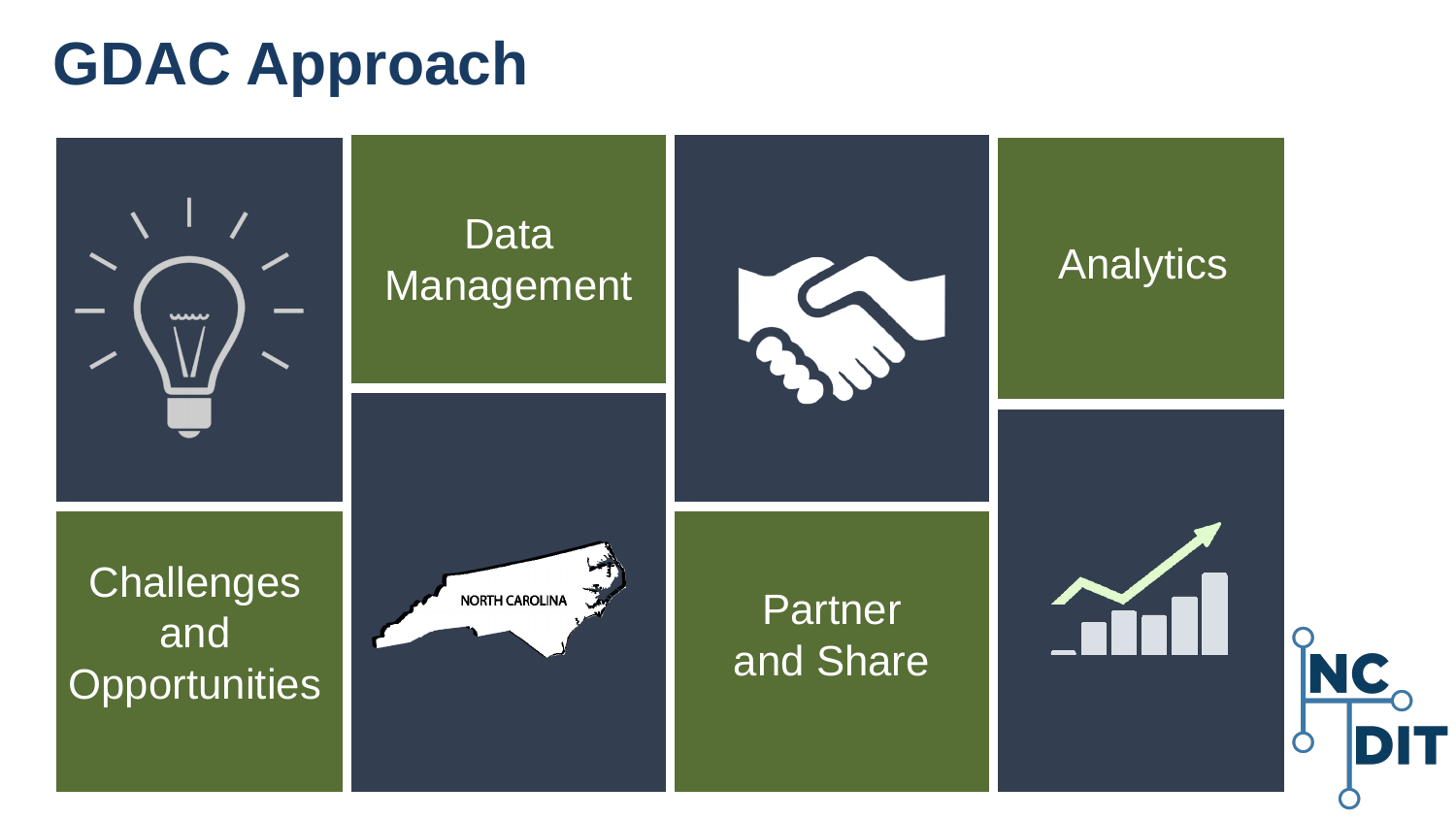## **GDAC Organizational Focus**

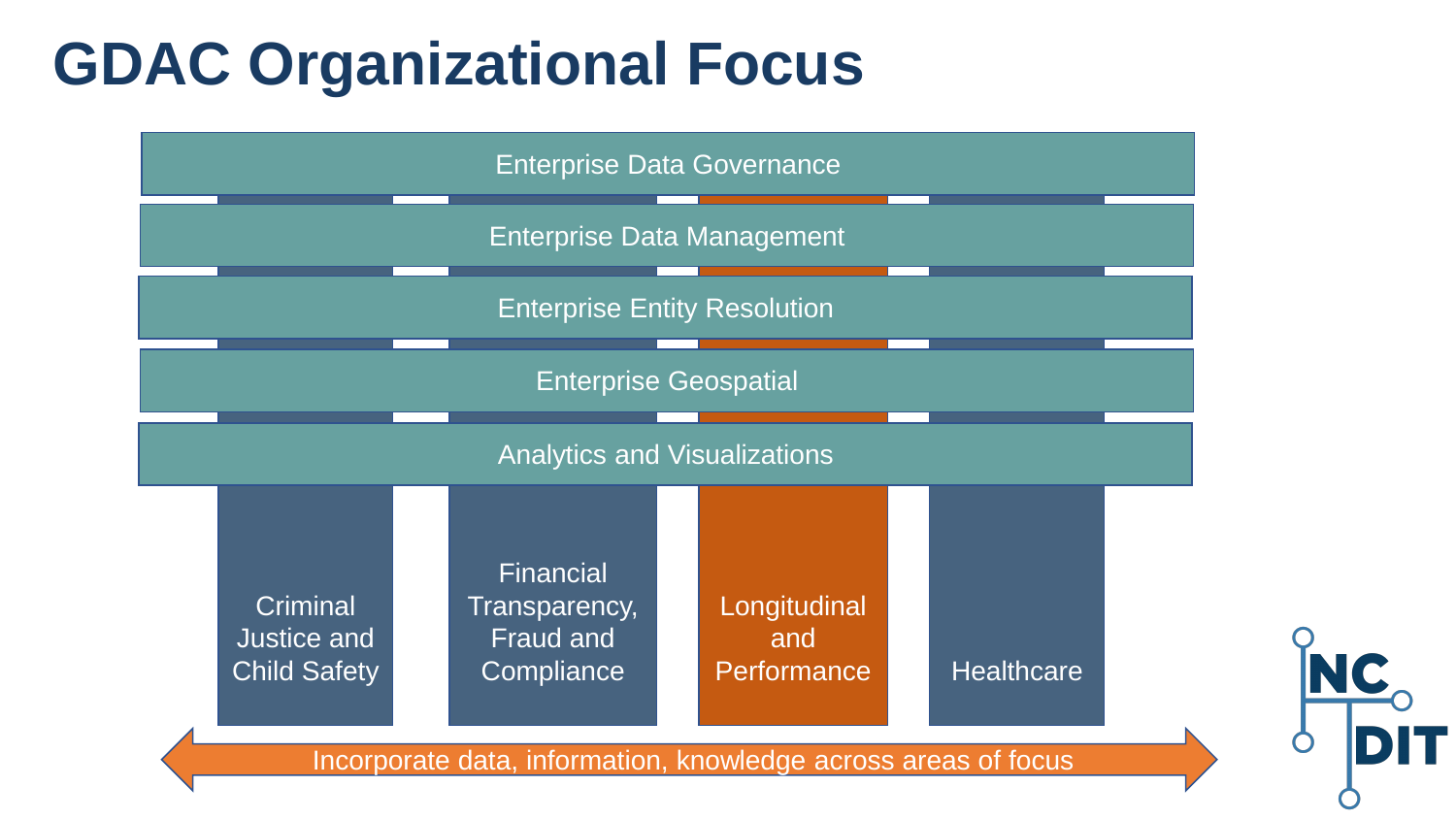# **NC Educational Longitudinal Data System (ELDS)**

### **Partnership**

- G.S. Chapter 116 E (2012, 2016)
	- Rules Ready for Submission
	- Contributor MOU Ready for Signature
- Governor's Education Cabinet Work group
	- Rules and Governance (MOU) development
	- ELDS Interoperability Modernization Study April 2020

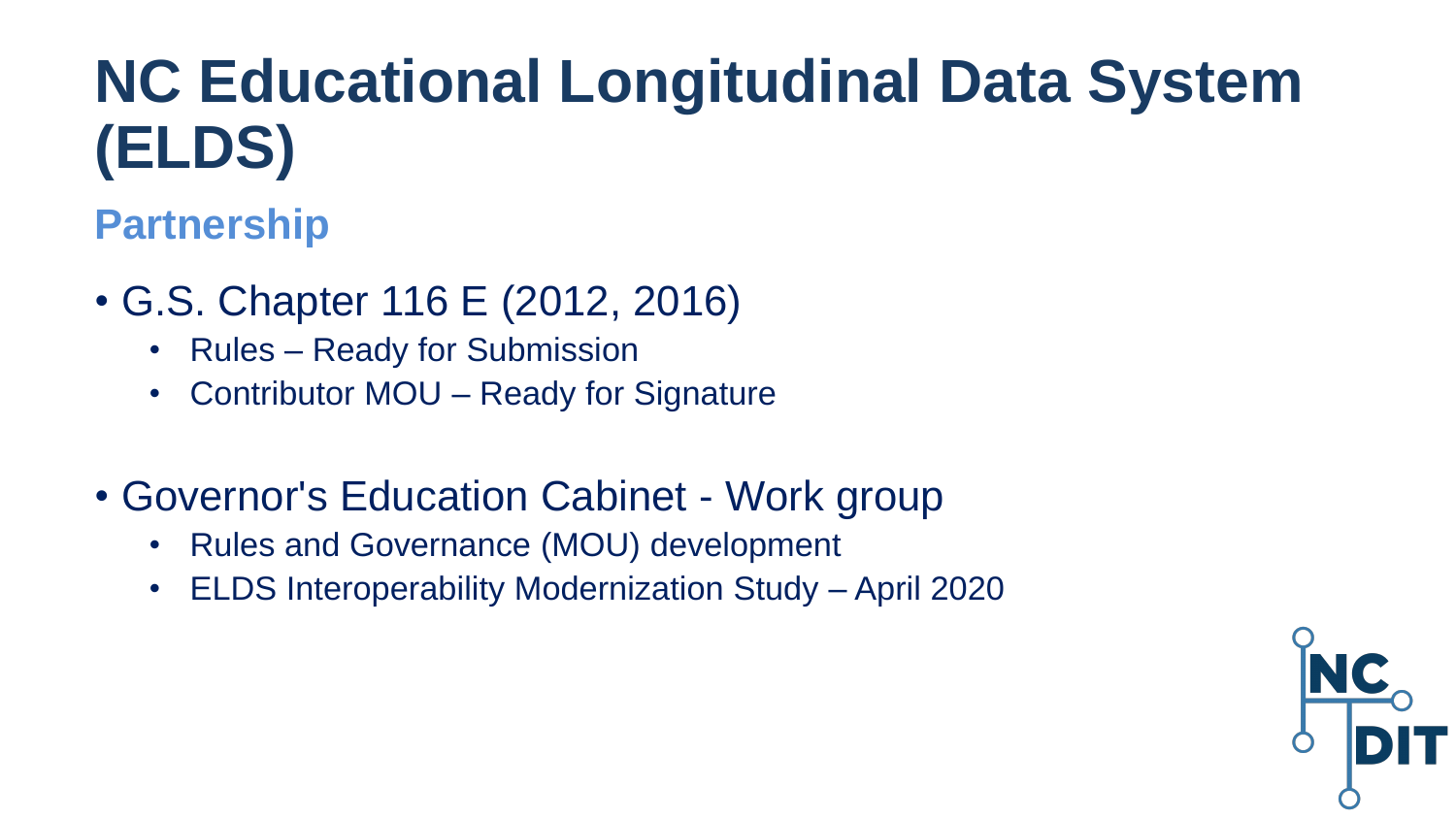## **Longitudinal Collaborative Projects Operational Systems**

- Early Childhood Integrated Data System (ECIDS) Integrates selected early childhood education, health, and social services program data
- NC SchoolWorks (P20W) Integrates education and workforce (employment) data
- CFS Integrates publicly supported education, employment and training program data

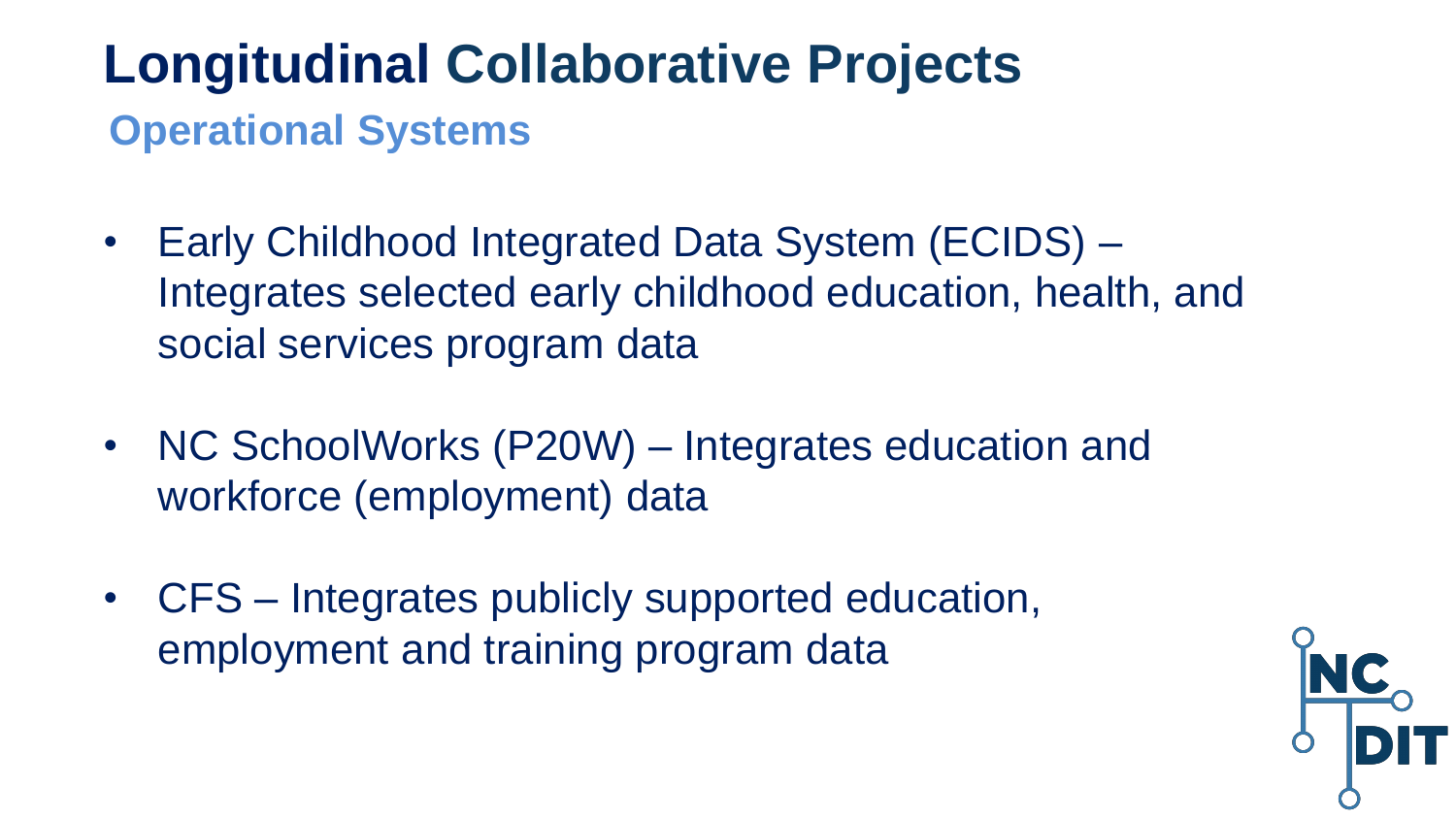## **Current Activities**

**Operational Systems and Modernization** 

- NC ELDS Study
- ECIDS Reporting and Visualizations
- Collaborative Research Agenda
- Enterprise Entity Resolution (EER)
- ELDS Data Catalog
- Federal Grant Funding Opportunities
	- US DOL Workforce Data Quality Initiative Grant
	- US DOE Preschool Development Grant
	- US DOE State Longitudinal Data System Grant

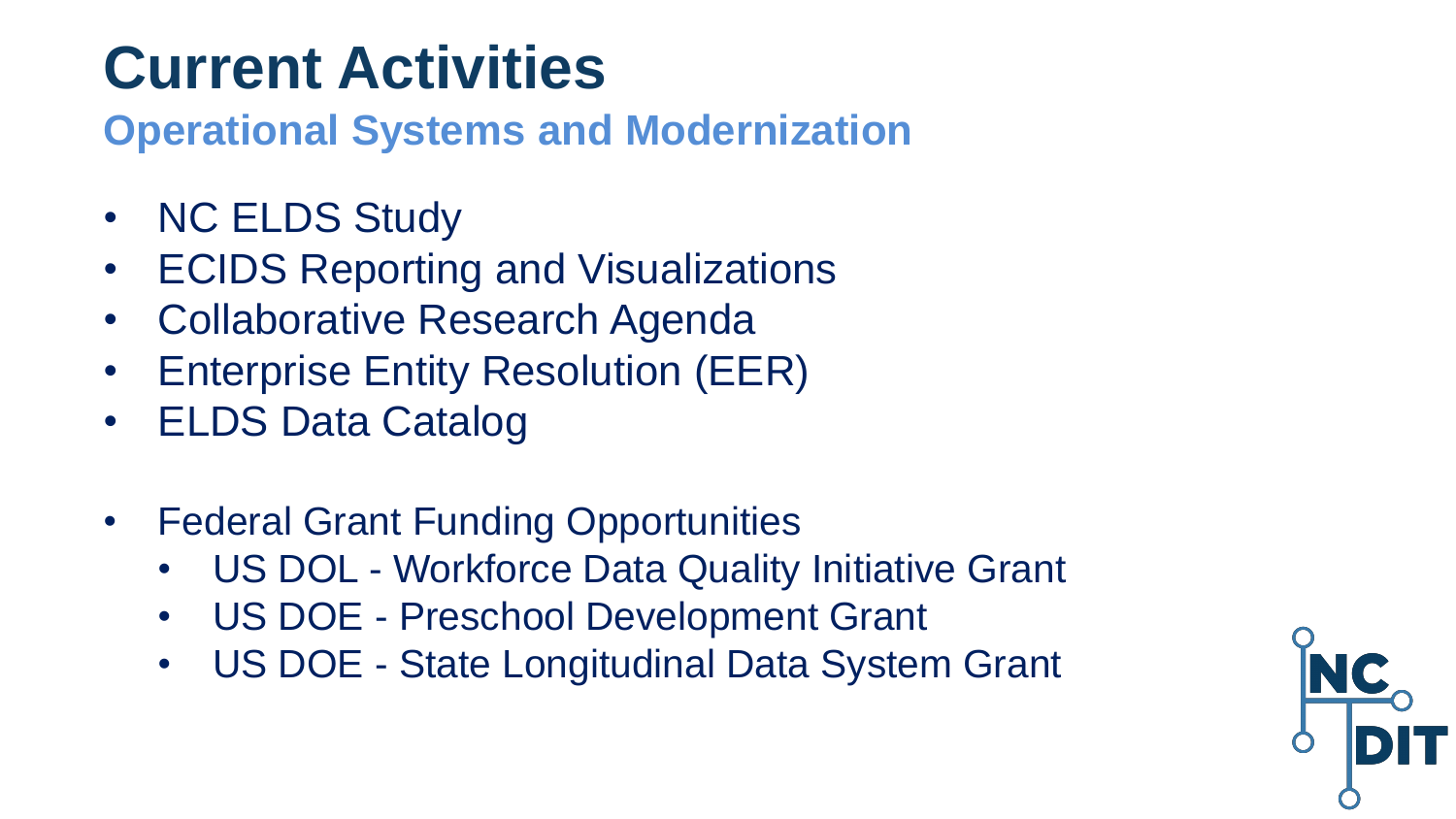# **NC ELDS Study**

#### **Deliverables**

- Current State of NC ELDS (existing components)
- Summary of States' Longitudinal Approaches
- Summary of ELDS Expectations
- Interoperability ELDS Modernization Recommendations
	- Data Governance
	- Phase Implementation
	- Sustainability
- Completion Date April 2020

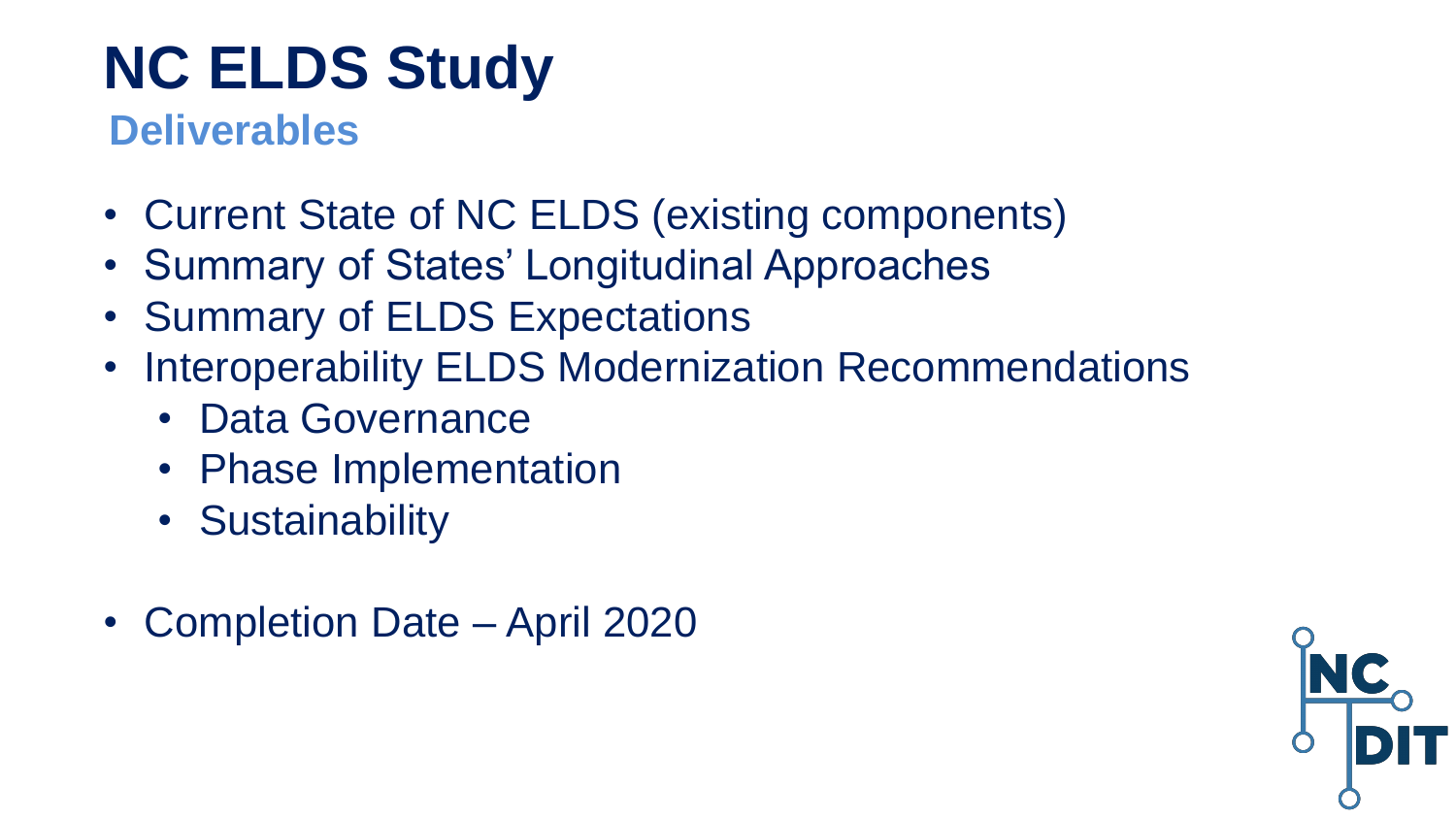## **NC ELDS**

#### **Partner's Next Steps**

- Develop an ELDS Modernization Plan
	- Data Governance
	- Infrastructure Integration
	- Implementation Timeline
	- Budget Recommendations